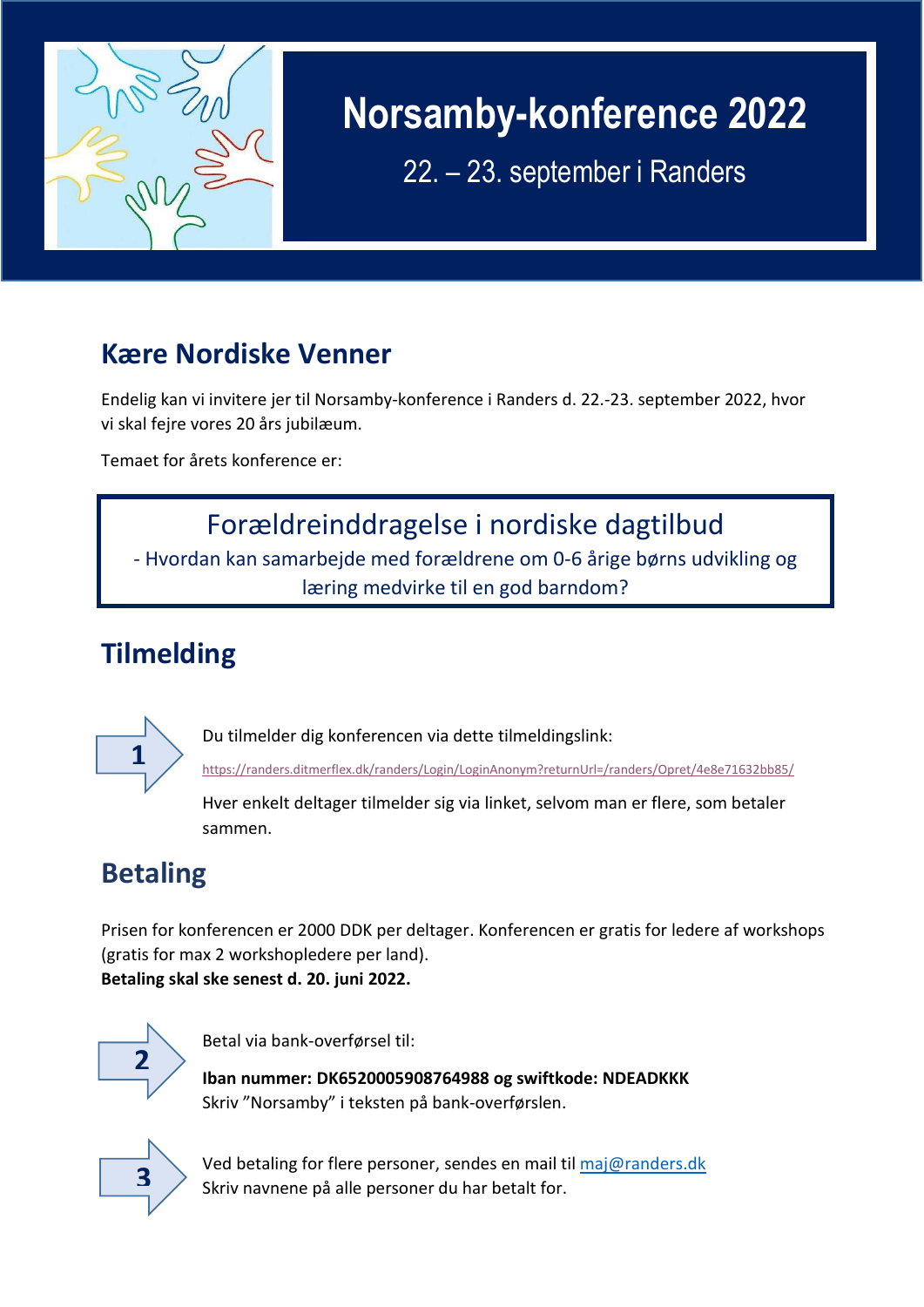#### **Lokation**

Konferencen afholdes på **Værket, Sven Dalsgaards Plads 1, DK-8900 Randers C.** <https://vaerket.dk/om-vaerket/velkommen/>

#### **Overnatning**

Der er mulighed for overnatning på **Hotel Randers, Torvegade 11, DK-8900 Randers C.** <https://www.hotelranders.dk/>

Pris for overnatning i enkeltværelse er 1050 DDK inkl. morgenmad og 1370 DDK for dobbeltværelse inkl. morgenmad. I booker selv hotelværelser.

#### **Vi glæder os til at se jer til september.**

Venlig hilsen

Dagtilbudsområdet i Randers Kommune